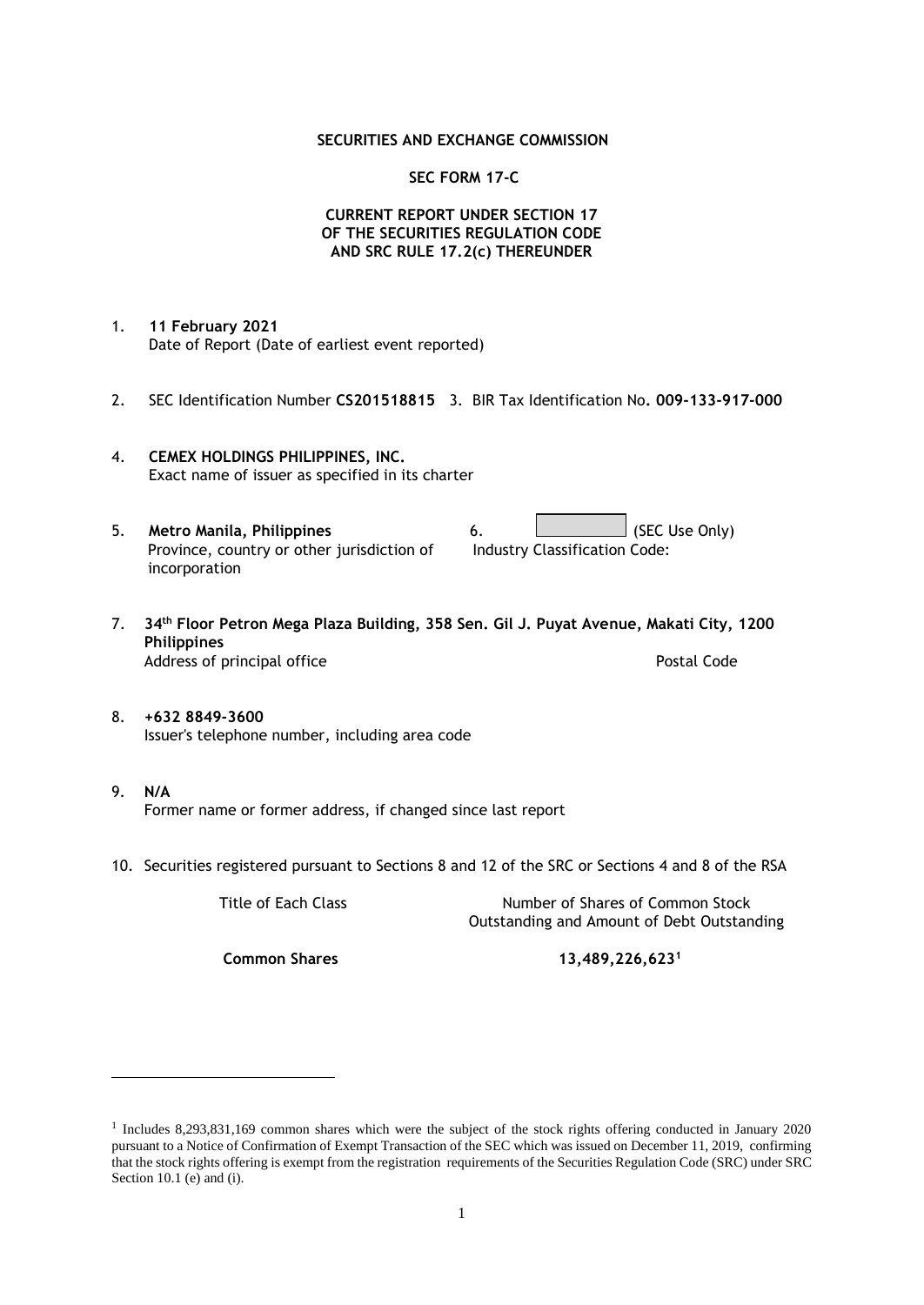11. Indicate the item numbers reported herein: **Item 9 - Other Events**

**CEMEX HOLDING PHILIPPINES, INC. ("CHP") reports on the use of proceeds realized from the Stock Rights Offering (SRO) of 8,293,831,169 common shares of CHP that was conducted in**  Based on the Offer Price of £1.54 per share, the total proceeds from the SRO **amounted to P12,772,500,000.26.** 

**The following costs and expenses were disbursed/charged today against the SRO proceeds:**

| USE OF PROCEEDS/PURPOSE                                                                     | <b>AMOUNT</b> (in<br>Pesos) |
|---------------------------------------------------------------------------------------------|-----------------------------|
| Costs and expenses associated with the SOLID Cement plant<br>expansion project <sup>1</sup> | 1,855,612.58                |

<sup>1</sup>*Funded through advances made by CHP to Solid Cement Corporation ("SOLID") under the Revolving Master Loan Facility Agreement dated 3 March 2020 entered into between CHP, as lender, and SOLID, as borrower*

## **SIGNATURES**

Pursuant to the requirements of the Securities Regulation Code, the issuer has duly caused this report to be signed on its behalf by the undersigned hereunto duly authorized.

**CEMEX HOLDINGS PHILIPPINES, INC. 11 February 2021 Issuer Community Community Community** Community Community Community Community Community Community Community Comm

 **Jannette Virata Sevilla Compliance Officer**